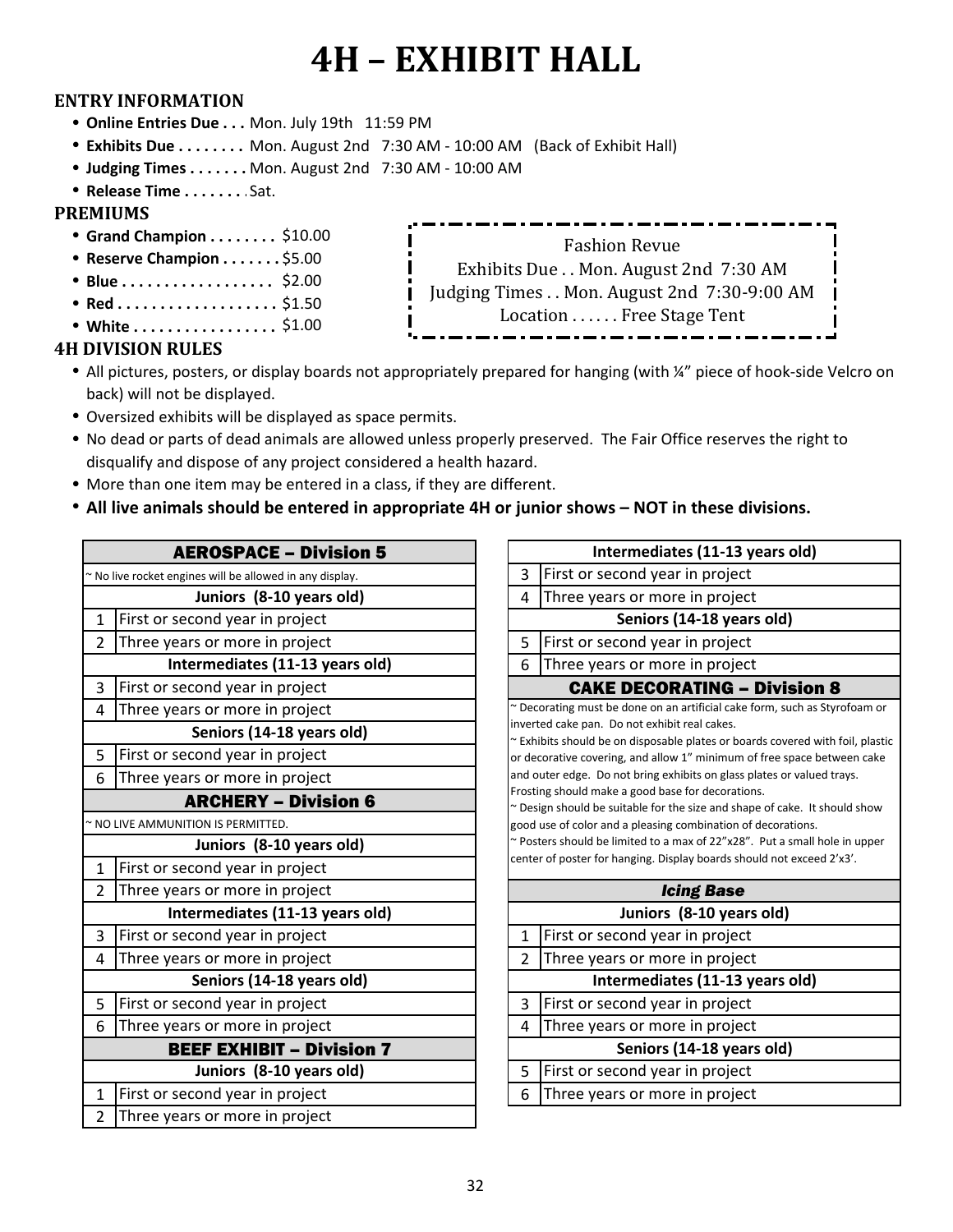| Juniors (8-10 years old)<br>First or second year in project<br>Three years or more in project<br>Intermediates (11-13 years old)<br>First or second year in project<br>Three years or more in project<br>Seniors (14-18 years old)<br>First or second year in project<br>Three years or more in project<br><b>CAT EXHIBIT - Division 9</b><br>Juniors (8-10 years old)<br>First or second year in project<br>Three years or more in project<br>Intermediates (11-13 years old)<br>First or second year in project<br>Three years or more in project<br>Seniors (14-18 years old)<br>First or second year in project<br>Three years or more in project<br><b>CIVIC ENGAGEMENT - Division 10</b><br>Juniors (8-10 years old)<br>First or second year in project<br>Three years or more in project<br>Intermediates (11-13 years old)<br>First or second year in project<br>Three years or more in project<br>Seniors (14-18 years old)<br>First or second year in project<br>Three years or more in project<br><b>CLOVER BUD - Division 11</b><br>~ Exhibits due to the fairgrounds on August 2nd at 8:00 a.m.<br>~ Open to youth ages 5-7 as of January 1, 2021.<br>~ Youth must be enrolled in a 4H Clover Bud Club in order to exhibit.<br>~ Entries must be an exhibit completed in an organized Clover Bud meeting.<br>~ There will not be a Grand or Reserve selected in this division.<br>~ Clover Buds do not have to do interview judging.<br><b>Science and Technology</b><br><b>Healthy Lifestyles</b><br><b>Environmental Earth Science</b><br>Personal Development<br>Citizenship & Civic Education<br>Consumer & Family Science<br>Plants & Animals<br><b>Communication Expressive Arts</b> |              | <b>Fondant Base</b> |
|---------------------------------------------------------------------------------------------------------------------------------------------------------------------------------------------------------------------------------------------------------------------------------------------------------------------------------------------------------------------------------------------------------------------------------------------------------------------------------------------------------------------------------------------------------------------------------------------------------------------------------------------------------------------------------------------------------------------------------------------------------------------------------------------------------------------------------------------------------------------------------------------------------------------------------------------------------------------------------------------------------------------------------------------------------------------------------------------------------------------------------------------------------------------------------------------------------------------------------------------------------------------------------------------------------------------------------------------------------------------------------------------------------------------------------------------------------------------------------------------------------------------------------------------------------------------------------------------------------------------------------------------------------------------------------------------------------|--------------|---------------------|
|                                                                                                                                                                                                                                                                                                                                                                                                                                                                                                                                                                                                                                                                                                                                                                                                                                                                                                                                                                                                                                                                                                                                                                                                                                                                                                                                                                                                                                                                                                                                                                                                                                                                                                         |              |                     |
|                                                                                                                                                                                                                                                                                                                                                                                                                                                                                                                                                                                                                                                                                                                                                                                                                                                                                                                                                                                                                                                                                                                                                                                                                                                                                                                                                                                                                                                                                                                                                                                                                                                                                                         | 7            |                     |
|                                                                                                                                                                                                                                                                                                                                                                                                                                                                                                                                                                                                                                                                                                                                                                                                                                                                                                                                                                                                                                                                                                                                                                                                                                                                                                                                                                                                                                                                                                                                                                                                                                                                                                         | 8            |                     |
|                                                                                                                                                                                                                                                                                                                                                                                                                                                                                                                                                                                                                                                                                                                                                                                                                                                                                                                                                                                                                                                                                                                                                                                                                                                                                                                                                                                                                                                                                                                                                                                                                                                                                                         |              |                     |
|                                                                                                                                                                                                                                                                                                                                                                                                                                                                                                                                                                                                                                                                                                                                                                                                                                                                                                                                                                                                                                                                                                                                                                                                                                                                                                                                                                                                                                                                                                                                                                                                                                                                                                         | 9            |                     |
|                                                                                                                                                                                                                                                                                                                                                                                                                                                                                                                                                                                                                                                                                                                                                                                                                                                                                                                                                                                                                                                                                                                                                                                                                                                                                                                                                                                                                                                                                                                                                                                                                                                                                                         | 10           |                     |
|                                                                                                                                                                                                                                                                                                                                                                                                                                                                                                                                                                                                                                                                                                                                                                                                                                                                                                                                                                                                                                                                                                                                                                                                                                                                                                                                                                                                                                                                                                                                                                                                                                                                                                         |              |                     |
|                                                                                                                                                                                                                                                                                                                                                                                                                                                                                                                                                                                                                                                                                                                                                                                                                                                                                                                                                                                                                                                                                                                                                                                                                                                                                                                                                                                                                                                                                                                                                                                                                                                                                                         | 11           |                     |
|                                                                                                                                                                                                                                                                                                                                                                                                                                                                                                                                                                                                                                                                                                                                                                                                                                                                                                                                                                                                                                                                                                                                                                                                                                                                                                                                                                                                                                                                                                                                                                                                                                                                                                         | 12           |                     |
|                                                                                                                                                                                                                                                                                                                                                                                                                                                                                                                                                                                                                                                                                                                                                                                                                                                                                                                                                                                                                                                                                                                                                                                                                                                                                                                                                                                                                                                                                                                                                                                                                                                                                                         |              |                     |
|                                                                                                                                                                                                                                                                                                                                                                                                                                                                                                                                                                                                                                                                                                                                                                                                                                                                                                                                                                                                                                                                                                                                                                                                                                                                                                                                                                                                                                                                                                                                                                                                                                                                                                         |              |                     |
|                                                                                                                                                                                                                                                                                                                                                                                                                                                                                                                                                                                                                                                                                                                                                                                                                                                                                                                                                                                                                                                                                                                                                                                                                                                                                                                                                                                                                                                                                                                                                                                                                                                                                                         | $\mathbf{1}$ |                     |
|                                                                                                                                                                                                                                                                                                                                                                                                                                                                                                                                                                                                                                                                                                                                                                                                                                                                                                                                                                                                                                                                                                                                                                                                                                                                                                                                                                                                                                                                                                                                                                                                                                                                                                         | 2            |                     |
|                                                                                                                                                                                                                                                                                                                                                                                                                                                                                                                                                                                                                                                                                                                                                                                                                                                                                                                                                                                                                                                                                                                                                                                                                                                                                                                                                                                                                                                                                                                                                                                                                                                                                                         |              |                     |
|                                                                                                                                                                                                                                                                                                                                                                                                                                                                                                                                                                                                                                                                                                                                                                                                                                                                                                                                                                                                                                                                                                                                                                                                                                                                                                                                                                                                                                                                                                                                                                                                                                                                                                         | 3            |                     |
|                                                                                                                                                                                                                                                                                                                                                                                                                                                                                                                                                                                                                                                                                                                                                                                                                                                                                                                                                                                                                                                                                                                                                                                                                                                                                                                                                                                                                                                                                                                                                                                                                                                                                                         | 4            |                     |
|                                                                                                                                                                                                                                                                                                                                                                                                                                                                                                                                                                                                                                                                                                                                                                                                                                                                                                                                                                                                                                                                                                                                                                                                                                                                                                                                                                                                                                                                                                                                                                                                                                                                                                         |              |                     |
|                                                                                                                                                                                                                                                                                                                                                                                                                                                                                                                                                                                                                                                                                                                                                                                                                                                                                                                                                                                                                                                                                                                                                                                                                                                                                                                                                                                                                                                                                                                                                                                                                                                                                                         | 5            |                     |
|                                                                                                                                                                                                                                                                                                                                                                                                                                                                                                                                                                                                                                                                                                                                                                                                                                                                                                                                                                                                                                                                                                                                                                                                                                                                                                                                                                                                                                                                                                                                                                                                                                                                                                         | 6            |                     |
|                                                                                                                                                                                                                                                                                                                                                                                                                                                                                                                                                                                                                                                                                                                                                                                                                                                                                                                                                                                                                                                                                                                                                                                                                                                                                                                                                                                                                                                                                                                                                                                                                                                                                                         |              |                     |
|                                                                                                                                                                                                                                                                                                                                                                                                                                                                                                                                                                                                                                                                                                                                                                                                                                                                                                                                                                                                                                                                                                                                                                                                                                                                                                                                                                                                                                                                                                                                                                                                                                                                                                         |              |                     |
|                                                                                                                                                                                                                                                                                                                                                                                                                                                                                                                                                                                                                                                                                                                                                                                                                                                                                                                                                                                                                                                                                                                                                                                                                                                                                                                                                                                                                                                                                                                                                                                                                                                                                                         | 1            |                     |
|                                                                                                                                                                                                                                                                                                                                                                                                                                                                                                                                                                                                                                                                                                                                                                                                                                                                                                                                                                                                                                                                                                                                                                                                                                                                                                                                                                                                                                                                                                                                                                                                                                                                                                         | 2            |                     |
|                                                                                                                                                                                                                                                                                                                                                                                                                                                                                                                                                                                                                                                                                                                                                                                                                                                                                                                                                                                                                                                                                                                                                                                                                                                                                                                                                                                                                                                                                                                                                                                                                                                                                                         |              |                     |
|                                                                                                                                                                                                                                                                                                                                                                                                                                                                                                                                                                                                                                                                                                                                                                                                                                                                                                                                                                                                                                                                                                                                                                                                                                                                                                                                                                                                                                                                                                                                                                                                                                                                                                         | 3            |                     |
|                                                                                                                                                                                                                                                                                                                                                                                                                                                                                                                                                                                                                                                                                                                                                                                                                                                                                                                                                                                                                                                                                                                                                                                                                                                                                                                                                                                                                                                                                                                                                                                                                                                                                                         | 4            |                     |
|                                                                                                                                                                                                                                                                                                                                                                                                                                                                                                                                                                                                                                                                                                                                                                                                                                                                                                                                                                                                                                                                                                                                                                                                                                                                                                                                                                                                                                                                                                                                                                                                                                                                                                         |              |                     |
|                                                                                                                                                                                                                                                                                                                                                                                                                                                                                                                                                                                                                                                                                                                                                                                                                                                                                                                                                                                                                                                                                                                                                                                                                                                                                                                                                                                                                                                                                                                                                                                                                                                                                                         | 5            |                     |
|                                                                                                                                                                                                                                                                                                                                                                                                                                                                                                                                                                                                                                                                                                                                                                                                                                                                                                                                                                                                                                                                                                                                                                                                                                                                                                                                                                                                                                                                                                                                                                                                                                                                                                         | 6            |                     |
|                                                                                                                                                                                                                                                                                                                                                                                                                                                                                                                                                                                                                                                                                                                                                                                                                                                                                                                                                                                                                                                                                                                                                                                                                                                                                                                                                                                                                                                                                                                                                                                                                                                                                                         |              |                     |
|                                                                                                                                                                                                                                                                                                                                                                                                                                                                                                                                                                                                                                                                                                                                                                                                                                                                                                                                                                                                                                                                                                                                                                                                                                                                                                                                                                                                                                                                                                                                                                                                                                                                                                         |              |                     |
|                                                                                                                                                                                                                                                                                                                                                                                                                                                                                                                                                                                                                                                                                                                                                                                                                                                                                                                                                                                                                                                                                                                                                                                                                                                                                                                                                                                                                                                                                                                                                                                                                                                                                                         |              |                     |
|                                                                                                                                                                                                                                                                                                                                                                                                                                                                                                                                                                                                                                                                                                                                                                                                                                                                                                                                                                                                                                                                                                                                                                                                                                                                                                                                                                                                                                                                                                                                                                                                                                                                                                         |              |                     |
|                                                                                                                                                                                                                                                                                                                                                                                                                                                                                                                                                                                                                                                                                                                                                                                                                                                                                                                                                                                                                                                                                                                                                                                                                                                                                                                                                                                                                                                                                                                                                                                                                                                                                                         |              |                     |
|                                                                                                                                                                                                                                                                                                                                                                                                                                                                                                                                                                                                                                                                                                                                                                                                                                                                                                                                                                                                                                                                                                                                                                                                                                                                                                                                                                                                                                                                                                                                                                                                                                                                                                         |              |                     |
|                                                                                                                                                                                                                                                                                                                                                                                                                                                                                                                                                                                                                                                                                                                                                                                                                                                                                                                                                                                                                                                                                                                                                                                                                                                                                                                                                                                                                                                                                                                                                                                                                                                                                                         | 1            |                     |
|                                                                                                                                                                                                                                                                                                                                                                                                                                                                                                                                                                                                                                                                                                                                                                                                                                                                                                                                                                                                                                                                                                                                                                                                                                                                                                                                                                                                                                                                                                                                                                                                                                                                                                         | 2            |                     |
|                                                                                                                                                                                                                                                                                                                                                                                                                                                                                                                                                                                                                                                                                                                                                                                                                                                                                                                                                                                                                                                                                                                                                                                                                                                                                                                                                                                                                                                                                                                                                                                                                                                                                                         | 3            |                     |
|                                                                                                                                                                                                                                                                                                                                                                                                                                                                                                                                                                                                                                                                                                                                                                                                                                                                                                                                                                                                                                                                                                                                                                                                                                                                                                                                                                                                                                                                                                                                                                                                                                                                                                         | 4            |                     |
|                                                                                                                                                                                                                                                                                                                                                                                                                                                                                                                                                                                                                                                                                                                                                                                                                                                                                                                                                                                                                                                                                                                                                                                                                                                                                                                                                                                                                                                                                                                                                                                                                                                                                                         | 5            |                     |
|                                                                                                                                                                                                                                                                                                                                                                                                                                                                                                                                                                                                                                                                                                                                                                                                                                                                                                                                                                                                                                                                                                                                                                                                                                                                                                                                                                                                                                                                                                                                                                                                                                                                                                         |              |                     |
|                                                                                                                                                                                                                                                                                                                                                                                                                                                                                                                                                                                                                                                                                                                                                                                                                                                                                                                                                                                                                                                                                                                                                                                                                                                                                                                                                                                                                                                                                                                                                                                                                                                                                                         | 6            |                     |
|                                                                                                                                                                                                                                                                                                                                                                                                                                                                                                                                                                                                                                                                                                                                                                                                                                                                                                                                                                                                                                                                                                                                                                                                                                                                                                                                                                                                                                                                                                                                                                                                                                                                                                         | 7            |                     |
|                                                                                                                                                                                                                                                                                                                                                                                                                                                                                                                                                                                                                                                                                                                                                                                                                                                                                                                                                                                                                                                                                                                                                                                                                                                                                                                                                                                                                                                                                                                                                                                                                                                                                                         | 8            |                     |

| <b>CLUB EXHIBIT - Division 12</b>                                                                     |                                                                                                                                  |  |  |  |
|-------------------------------------------------------------------------------------------------------|----------------------------------------------------------------------------------------------------------------------------------|--|--|--|
| 1                                                                                                     | Any project done by a 4H Club or Group                                                                                           |  |  |  |
| <b>COMPUTERS - Division 13</b>                                                                        |                                                                                                                                  |  |  |  |
| ~ Exhibit may be accompanied with an explanation of operation and<br>directions for use or operating. |                                                                                                                                  |  |  |  |
|                                                                                                       |                                                                                                                                  |  |  |  |
|                                                                                                       | Juniors (8-10 years old)                                                                                                         |  |  |  |
| $\mathbf{1}$                                                                                          | First or second year in project                                                                                                  |  |  |  |
| $\overline{2}$                                                                                        | Three years or more in project                                                                                                   |  |  |  |
|                                                                                                       | Intermediates (11-13 years old)                                                                                                  |  |  |  |
| 3                                                                                                     | First or second year in project                                                                                                  |  |  |  |
| 4                                                                                                     | Three years or more in project                                                                                                   |  |  |  |
|                                                                                                       | Seniors (14-18 years old)                                                                                                        |  |  |  |
| 5                                                                                                     | First or second year in project                                                                                                  |  |  |  |
| 6                                                                                                     | Three years or more in project                                                                                                   |  |  |  |
|                                                                                                       | <b>CROCHETING - Division 14</b>                                                                                                  |  |  |  |
|                                                                                                       | $\sim$ Each exhibit may include historical info about the skill placed on an index<br>card and should be one or more paragraphs. |  |  |  |
|                                                                                                       |                                                                                                                                  |  |  |  |
|                                                                                                       | Juniors (8-10 years old)                                                                                                         |  |  |  |
| 1                                                                                                     | First or second year in project                                                                                                  |  |  |  |
| $\overline{2}$                                                                                        | Three years or more in project                                                                                                   |  |  |  |
|                                                                                                       | Intermediates (11-13 years old)                                                                                                  |  |  |  |
| 3                                                                                                     | First or second year in project                                                                                                  |  |  |  |
| 4                                                                                                     | Three years or more in project                                                                                                   |  |  |  |
|                                                                                                       | Seniors (14-18 years old)                                                                                                        |  |  |  |
| 5                                                                                                     | First or second year in project                                                                                                  |  |  |  |
| 6                                                                                                     | Three years or more in project                                                                                                   |  |  |  |
|                                                                                                       | <b>DOG EXHIBIT - Division 15</b>                                                                                                 |  |  |  |
|                                                                                                       | Juniors (8-10 years old)                                                                                                         |  |  |  |
| 1                                                                                                     | First or second year in project                                                                                                  |  |  |  |
| 2                                                                                                     | Three years or more in project                                                                                                   |  |  |  |
|                                                                                                       | Intermediates (11-13 years old)                                                                                                  |  |  |  |
| 3                                                                                                     | First or second year in project                                                                                                  |  |  |  |
| 4                                                                                                     | Three years or more in project                                                                                                   |  |  |  |
|                                                                                                       | Seniors (14-18 years old)                                                                                                        |  |  |  |
| 5                                                                                                     | First or second year in project                                                                                                  |  |  |  |
| 6                                                                                                     | Three years or more in project                                                                                                   |  |  |  |
|                                                                                                       | <b>ELECTRICITY - Division 16</b>                                                                                                 |  |  |  |
|                                                                                                       | Juniors (8-10 years old)                                                                                                         |  |  |  |
| 1                                                                                                     | First or second year in project                                                                                                  |  |  |  |
| $\overline{2}$                                                                                        | Three years or more in project                                                                                                   |  |  |  |
|                                                                                                       | Intermediates (11-13 years old)                                                                                                  |  |  |  |
| 3                                                                                                     | First or second year in project                                                                                                  |  |  |  |
| 4                                                                                                     | Three years or more in project                                                                                                   |  |  |  |
|                                                                                                       | Seniors (14-18 years old)                                                                                                        |  |  |  |
| 5                                                                                                     | First or second year in project                                                                                                  |  |  |  |

6 Three years or more in project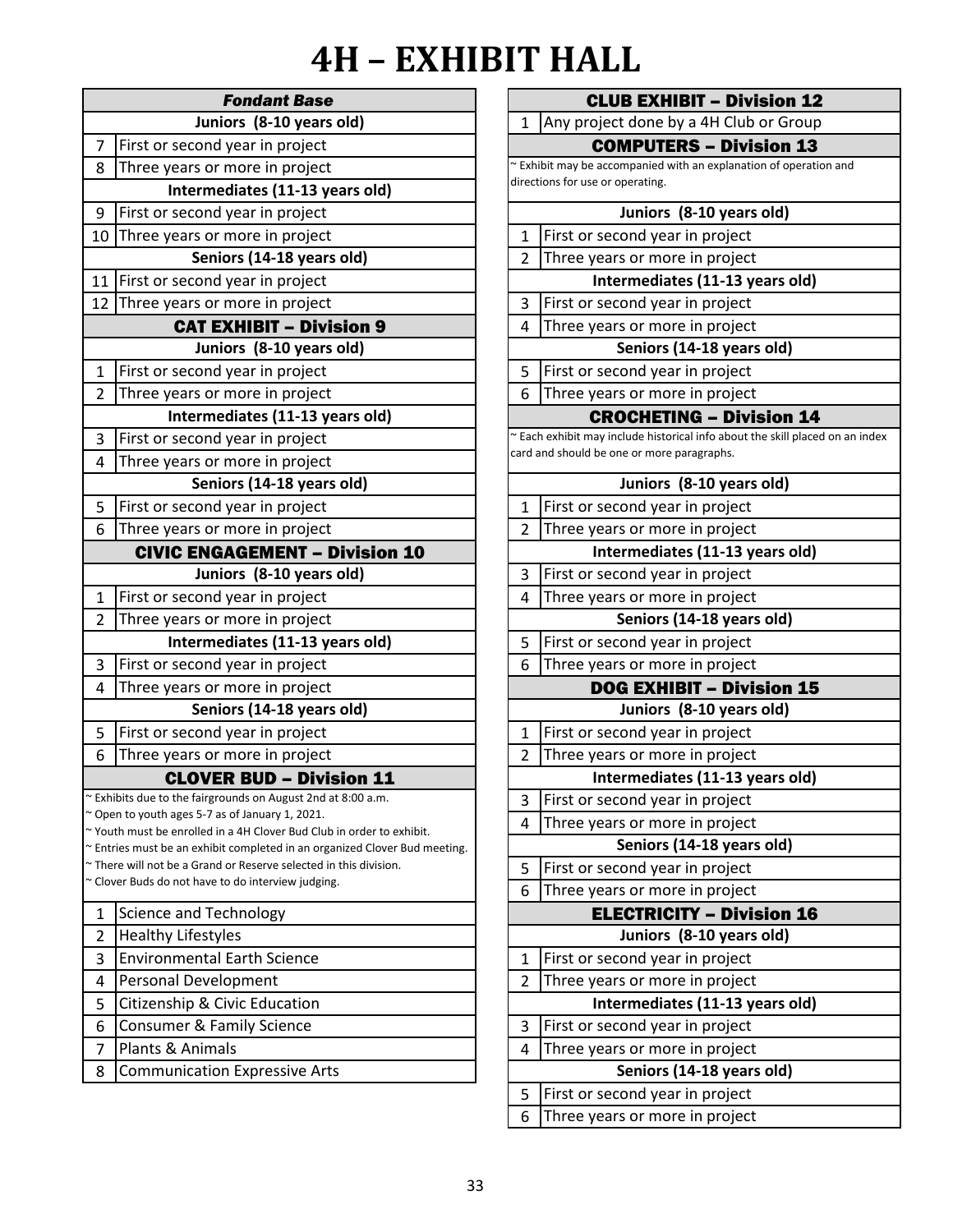|                | <b>ENTOMOLOGY - Division 17</b>                                                                                    |                | Intermediates (11-13 years old)                                                                                                  |
|----------------|--------------------------------------------------------------------------------------------------------------------|----------------|----------------------------------------------------------------------------------------------------------------------------------|
|                | ~ No live insects or toxic substances allowed.                                                                     | 21             | First or second year in project                                                                                                  |
|                | Juniors (8-10 years old)                                                                                           |                | 22 Three years or more in project                                                                                                |
| 1              | First or second year in project                                                                                    |                | Seniors (14-18 years old)                                                                                                        |
| $\overline{2}$ | Three years or more in project                                                                                     | 23             | First or second year in project                                                                                                  |
|                | Intermediates (11-13 years old)                                                                                    |                | 24 Three years or more in project                                                                                                |
| 3              | First or second year in project                                                                                    |                | <b>FASHION REVUE - Division:</b>                                                                                                 |
| 4              | Three years or more in project                                                                                     |                | <b>Interview Judging for Fashion Revu</b>                                                                                        |
|                | Seniors (14-18 years old)                                                                                          |                | Monday, August 2nd 7:30-9:00 A                                                                                                   |
| 5              | First or second year in project                                                                                    |                | ~ Exhibitors are required to pre-enter for the style revue AND                                                                   |
| 6              | Three years or more in project                                                                                     |                | completed script and entry forms.<br>~ Exhibitors can model any 2 entries total (constructed and/d                               |
|                | <b>FABRIC &amp; FASHION - Division 18</b>                                                                          | wear).         |                                                                                                                                  |
|                | ~ Exhibits involving comparison shopping or wardrobe selection are entered                                         |                | ~ Garments may be from reused fabric and may be all or par                                                                       |
|                | in Buymanship classes (portfolios, posters, etc.) The actual garment(s) is not<br>evaluated in Buymanship classes. |                | knitted or crocheted.                                                                                                            |
|                | ~ Youth competing in the Fashion Revue must enter in Division 19.                                                  |                | ~ Fashion Revue contestants will be judged by adult judges o<br>scoring system: the member, style and fabric selection, outsi    |
|                |                                                                                                                    |                | construction detail and fit. Judges may ask questions about t                                                                    |
|                | <b>Construction</b>                                                                                                |                | ~ Members who enter in the Ready-to-Wear division of the F                                                                       |
|                | Juniors (8-10 years old)                                                                                           |                | may purchase or have another person make the garment tha                                                                         |
| 1              | First or second year in project                                                                                    | $\mathbf{1}$   | Constructed-to-Wear, Junior                                                                                                      |
| 2              | Three years or more in project                                                                                     | $\overline{2}$ | Constructed-to-Wear, Intermediate                                                                                                |
|                | Intermediates (11-13 years old)                                                                                    | $\overline{3}$ | Constructed-to-Wear, Senior                                                                                                      |
| 3              | First or second year in project                                                                                    | 4              | Ready-to-Wear, Junior                                                                                                            |
| 4              | Three years or more in project                                                                                     | 5              | Ready-to-Wear, Intermediate                                                                                                      |
|                | Seniors (14-18 years old)                                                                                          | 6              | Ready-to-Wear, Senior                                                                                                            |
| 5              | First or second year in project                                                                                    |                | <b>FOOD and NUTRITION - Divisio</b>                                                                                              |
| 6              | Three years or more in project                                                                                     |                | <b>Prepared</b>                                                                                                                  |
|                | <b>Buymanship</b>                                                                                                  |                | ~ More than one entry may be entered per class, as long as e                                                                     |
|                | Juniors (8-10 years old)                                                                                           |                | different techniques (sponge cake, coffee cake, angel food ca<br>~ When single items are exhibited (rolls, cookies, etc.) enter  |
| $\overline{7}$ | First or second year in project                                                                                    | class.         |                                                                                                                                  |
| 8              | Three years or more in project                                                                                     |                | ~ When whole items are exhibited (cakes, loaves, etc.) enter                                                                     |
|                | Intermediates (11-13 years old)                                                                                    |                |                                                                                                                                  |
| 9              |                                                                                                                    |                | ~ Judges will negatively evaluate entries using commercial ca                                                                    |
|                | First or second year in project                                                                                    |                | mixes or those with wrappers (cupcakes, muffins, etc.)                                                                           |
|                | 10 Three years or more in project                                                                                  |                | ~ Recipes are required on all items. Recipes will NOT be retu<br>become the property of 4H. Recipes must include the memb        |
|                | Seniors (14-18 years old)                                                                                          |                | and county.                                                                                                                      |
|                | 11 First or second year in project                                                                                 |                | ~ Only enter foods that can be safely stored at room tempera                                                                     |
|                | 12 Three years or more in project                                                                                  |                | entered must be suitable for freezing prior to State Fair. Foo                                                                   |
|                | <b>Educational Exhibit</b>                                                                                         |                | to be unsafe at room temperature will be disqualified, with t<br>the judge being final (do not enter pies, casseroles, items wit |
|                | Juniors (8-10 years old)                                                                                           |                | frosting, etc.)                                                                                                                  |
|                | 13 First or second year in project                                                                                 |                | Juniors (8-10 years old)                                                                                                         |
|                | 14 Three years or more in project                                                                                  | 1              | First or second year in project                                                                                                  |
|                | Intermediates (11-13 years old)                                                                                    | 2              | Three years or more in project                                                                                                   |
|                | 15 First or second year in project                                                                                 |                | Intermediates (11-13 years old)                                                                                                  |
| 16             | Three years or more in project                                                                                     | 3              | First or second year in project                                                                                                  |
|                | Seniors (14-18 years old)                                                                                          | 4              | Three years or more in project                                                                                                   |
| 17             | First or second year in project                                                                                    |                | Seniors (14-18 years old)                                                                                                        |
|                | 18 Three years or more in project                                                                                  | 5              | First or second year in project                                                                                                  |
|                | <b>Embellished or Recycled</b>                                                                                     | 6              | Three years or more in project                                                                                                   |
|                | Juniors (8-10 years old)                                                                                           |                |                                                                                                                                  |
| 20             | 19 First or second year in project<br>Three years or more in project                                               |                |                                                                                                                                  |

| $\blacksquare$            | IIALIL                                                                                                                                                    |  |  |  |
|---------------------------|-----------------------------------------------------------------------------------------------------------------------------------------------------------|--|--|--|
|                           | Intermediates (11-13 years old)                                                                                                                           |  |  |  |
| 21                        | First or second year in project                                                                                                                           |  |  |  |
| 22                        | Three years or more in project                                                                                                                            |  |  |  |
|                           | Seniors (14-18 years old)                                                                                                                                 |  |  |  |
| 23                        | First or second year in project                                                                                                                           |  |  |  |
| 24                        | Three years or more in project                                                                                                                            |  |  |  |
|                           | <b>FASHION REVUE - Division 19</b>                                                                                                                        |  |  |  |
|                           | <b>Interview Judging for Fashion Revue is</b>                                                                                                             |  |  |  |
|                           | Monday, August 2nd 7:30-9:00 AM                                                                                                                           |  |  |  |
|                           | ~ Exhibitors are required to pre-enter for the style revue AND return                                                                                     |  |  |  |
|                           | completed script and entry forms.                                                                                                                         |  |  |  |
|                           | ~ Exhibitors can model any 2 entries total (constructed and/or ready-to-                                                                                  |  |  |  |
| wear).                    | ~ Garments may be from reused fabric and may be all or partially hand                                                                                     |  |  |  |
|                           | knitted or crocheted.                                                                                                                                     |  |  |  |
|                           | $\sim$ Fashion Revue contestants will be judged by adult judges on the following                                                                          |  |  |  |
|                           | scoring system: the member, style and fabric selection, outside pressing,                                                                                 |  |  |  |
|                           | construction detail and fit. Judges may ask questions about the garments.                                                                                 |  |  |  |
|                           | ~ Members who enter in the Ready-to-Wear division of the Fashion Revue<br>may purchase or have another person make the garment that is worn.              |  |  |  |
|                           |                                                                                                                                                           |  |  |  |
| 1                         | Constructed-to-Wear, Junior                                                                                                                               |  |  |  |
| 2                         | Constructed-to-Wear, Intermediate                                                                                                                         |  |  |  |
| 3                         | Constructed-to-Wear, Senior                                                                                                                               |  |  |  |
| 4                         | Ready-to-Wear, Junior                                                                                                                                     |  |  |  |
| 5                         | Ready-to-Wear, Intermediate                                                                                                                               |  |  |  |
| 6                         | Ready-to-Wear, Senior                                                                                                                                     |  |  |  |
|                           | <b>FOOD and NUTRITION - Division 20</b>                                                                                                                   |  |  |  |
|                           | Prepared                                                                                                                                                  |  |  |  |
|                           | ~ More than one entry may be entered per class, as long as entries display                                                                                |  |  |  |
|                           | different techniques (sponge cake, coffee cake, angel food cake, etc.)<br>~ When single items are exhibited (rolls, cookies, etc.) enter 6 items for each |  |  |  |
| class.                    |                                                                                                                                                           |  |  |  |
|                           | ~ When whole items are exhibited (cakes, loaves, etc.) enter the whole item.                                                                              |  |  |  |
|                           | ~ Judges will negatively evaluate entries using commercial cake or bread                                                                                  |  |  |  |
|                           | mixes or those with wrappers (cupcakes, muffins, etc.)                                                                                                    |  |  |  |
|                           | ~ Recipes are required on all items. Recipes will NOT be returned and                                                                                     |  |  |  |
| and county.               | become the property of 4H. Recipes must include the member's name, age,                                                                                   |  |  |  |
|                           | ~ Only enter foods that can be safely stored at room temperature. Foods                                                                                   |  |  |  |
|                           | entered must be suitable for freezing prior to State Fair. Foods determined                                                                               |  |  |  |
|                           | to be unsafe at room temperature will be disqualified, with the decision of                                                                               |  |  |  |
|                           | the judge being final (do not enter pies, casseroles, items with cream cheese                                                                             |  |  |  |
| frosting, etc.)           |                                                                                                                                                           |  |  |  |
| 1                         | Juniors (8-10 years old)<br>First or second year in project                                                                                               |  |  |  |
| 2                         |                                                                                                                                                           |  |  |  |
|                           | Three years or more in project                                                                                                                            |  |  |  |
|                           | Intermediates (11-13 years old)                                                                                                                           |  |  |  |
| 3                         | First or second year in project                                                                                                                           |  |  |  |
|                           | 4<br>Three years or more in project                                                                                                                       |  |  |  |
| Seniors (14-18 years old) |                                                                                                                                                           |  |  |  |
| 5                         | First or second year in project                                                                                                                           |  |  |  |
| 6                         | Three years or more in project                                                                                                                            |  |  |  |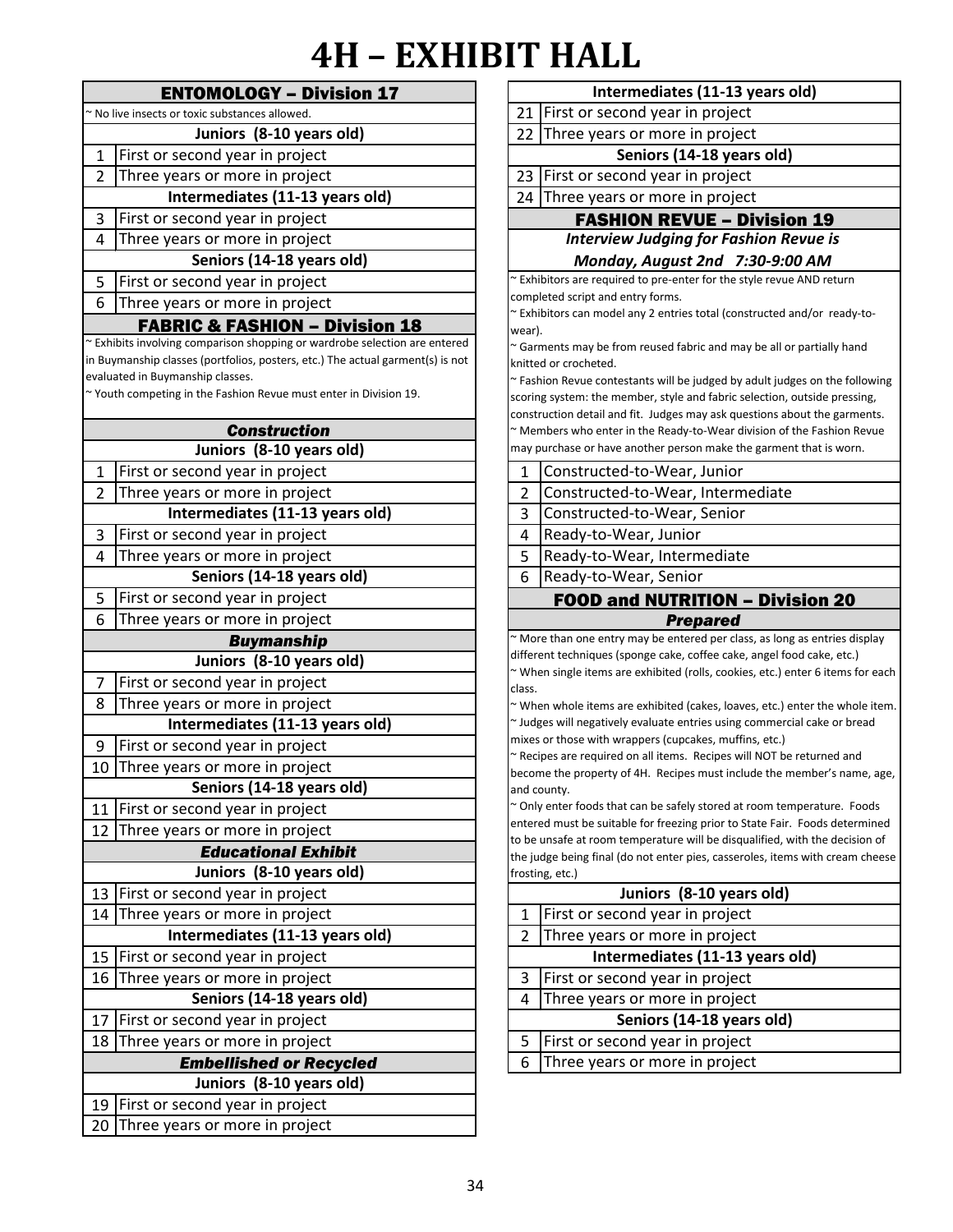#### *Preserved*

~ Recipes are required on all items. Recipes will NOT be returned and become the property of 4H. Recipes must include the member's name, age, and county.

~ All exhibits must attach the following information in some fashion: product name, processing method, if pressure-list pounds of pressure, processing time, altitude where product was processed, style of packing (raw/hot), source of recipe, drying process and internal temperature (for jerky).

~ Due to potential hazards of food-borne illness, judges may or may not choose to open, taste, unseal, handle, etc. any entry.

~ Clear, clean standard (usually half-pint, pint, or quart) Mason home canning jars in good condition with two-piece metal canning lids (flat lid and band) must be used. Regular or wide-mouthed styles may be used.

~ All entries will be initially based on meeting food safety guidelines from USDA and current UW publications found at

http://www.wyoextension.org/eatwyoming/preserve.php including appropriate altitude adjustments and processing times.

### **Juniors (8-10 years old)**

7 | First or second year in project  $\begin{array}{|c|c|c|c|c|c|c|c|c|} \hline \end{array}$  | 1

8 2 Three years or more in project **Intermediates (11-13 years old)**

9 | First or second year in project | | | | | | 3

10 4 Three years or more in project

#### **Seniors (14-18 years old)**

11 | First or second year in project | | | | | 5

12 Three years or more in project  $\begin{array}{|c|c|c|c|c|c|c|c|c|} \hline \end{array}$  6

#### GARDENING/HORTICULTURE – Div 21

~ Please use zip close bags for easy removal.

~ Superintendent will have the authority to dispose of entries which have begun to spoil before the end of fair. Exhibitors will still receive their ribbons and awards.

~ Drawing, charts, and mounted displays should be limited to a max 22"x28".

~ See Open Class Vegetables in the Wyoming State Fair Book for suggested amount needed for exhibit.

#### **Juniors (8-10 years old)**

1 | First or second year in project | | | | | 5

2 Three years or more in project  $\begin{array}{|c|c|c|c|c|c|c|c|c|} \hline \text{7} & \text{8} & \text{9} & \text{10} & \text{11} & \text{12} & \text{13} & \text{14} & \text{15} & \text{16} & \text{17} & \text{18} & \text{19} & \text{19} & \text{19} & \text{19} & \text{19} & \text{19} & \text{19} & \text{19} & \text{19} & \text{19} & \text{19} & \text$ 

**Intermediates (11-13 years old)**

3 First or second year in project

4 1 Three years or more in project

**Seniors (14-18 years old)**

5 First or second year in project

6 Three years or more in project  $\begin{array}{|c|c|c|c|c|}\n\hline\n\end{array}$  3

#### GEOLOGY – Division 22

~ Use display board or box not to exceed 20" x 24" suitable for vertical display. Attach specimens with wire to the board or box so there is no possibility of their coming loose.

| Juniors (8-10 years old)        |                                   |  |  |  |
|---------------------------------|-----------------------------------|--|--|--|
| 1                               | First or second year in project   |  |  |  |
| $\overline{2}$                  | Three years or more in project    |  |  |  |
|                                 | Intermediates (11-13 years old)   |  |  |  |
| 3                               | First or second year in project   |  |  |  |
| 4                               | Three years or more in project    |  |  |  |
|                                 | Seniors (14-18 years old)         |  |  |  |
| 5                               | First or second year in project   |  |  |  |
| 6                               | Three years or more in project    |  |  |  |
|                                 | <b>GOAT EXHIBIT - Division 23</b> |  |  |  |
|                                 | Juniors (8-10 years old)          |  |  |  |
| $\mathbf{1}$                    | First or second year in project   |  |  |  |
| $\overline{2}$                  | Three years or more in project    |  |  |  |
|                                 | Intermediates (11-13 years old)   |  |  |  |
| 3                               | First or second year in project   |  |  |  |
| 4                               | Three years or more in project    |  |  |  |
|                                 | Seniors (14-18 years old)         |  |  |  |
| 5                               | First or second year in project   |  |  |  |
| 6                               | Three years or more in project    |  |  |  |
| <b>HEALTH - Division 24</b>     |                                   |  |  |  |
|                                 | Juniors (8-10 years old)          |  |  |  |
| 1                               | First or second year in project   |  |  |  |
| $\overline{2}$                  | Three years or more in project    |  |  |  |
| Intermediates (11-13 years old) |                                   |  |  |  |
| 3                               | First or second year in project   |  |  |  |
| 4                               | Three years or more in project    |  |  |  |
|                                 | Seniors (14-18 years old)         |  |  |  |
| 5                               | First or second year in project   |  |  |  |
| 6                               | Three years or more in project    |  |  |  |
|                                 | <b>HORSE - Division 25</b>        |  |  |  |
|                                 | Juniors (8-10 years old)          |  |  |  |
| 1                               | First or second year in project   |  |  |  |
| $\overline{2}$                  | Three years or more in project    |  |  |  |
|                                 | Intermediates (11-13 years old)   |  |  |  |
| 3                               | First or second year in project   |  |  |  |
| 4                               | Three years or more in project    |  |  |  |
|                                 | Seniors (14-18 years old)         |  |  |  |
| 5                               | First or second year in project   |  |  |  |
| 6                               | Three years or more in project    |  |  |  |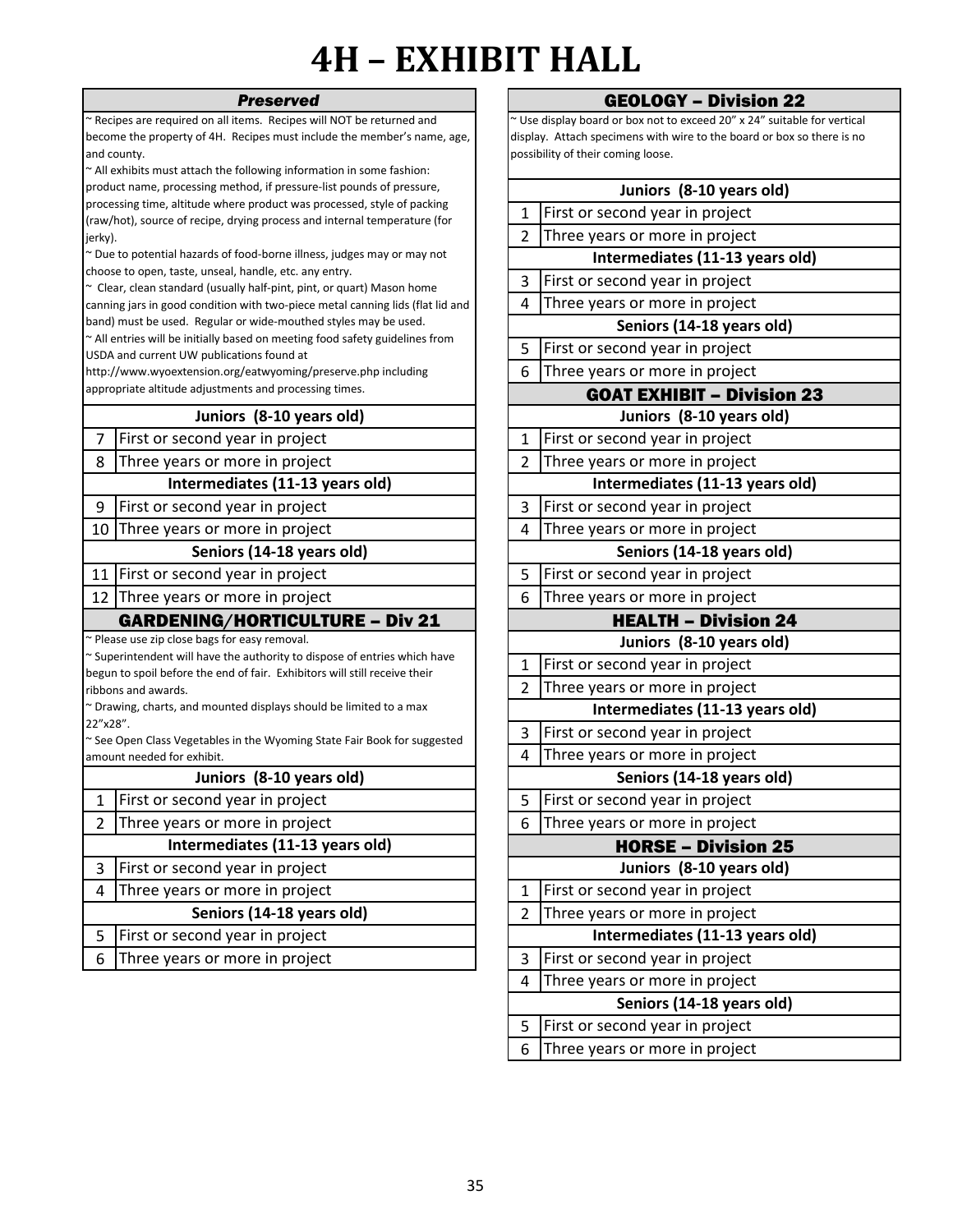|                | <b>INTERIOR DESIGN - Division 26</b>                                                                                                                         |
|----------------|--------------------------------------------------------------------------------------------------------------------------------------------------------------|
|                | Juniors (8-10 years old)                                                                                                                                     |
| $\mathbf{1}$   | First or second year in project                                                                                                                              |
| $\mathfrak{p}$ | Three years or more in project                                                                                                                               |
|                | Intermediates (11-13 years old)                                                                                                                              |
| 3              | First or second year in project                                                                                                                              |
| 4              | Three years or more in project                                                                                                                               |
|                | Seniors (14-18 years old)                                                                                                                                    |
| 5              | First or second year in project                                                                                                                              |
| 6              | Three years or more in project                                                                                                                               |
|                | <b>KNITTING - Division 27</b>                                                                                                                                |
|                | ~ Each exhibit may include historical information about the skill exhibited.                                                                                 |
|                | Information can be placed on index card and should be one or more<br>paragraphs in length.                                                                   |
|                | Member should report all other person(s) involved in project.                                                                                                |
|                | Juniors (8-10 years old)                                                                                                                                     |
| $\mathbf{1}$   | First or second year in project                                                                                                                              |
| $\overline{2}$ | Three years or more in project                                                                                                                               |
|                | Intermediates (11-13 years old)                                                                                                                              |
| 3              | First or second year in project                                                                                                                              |
| $\overline{4}$ | Three years or more in project                                                                                                                               |
|                | Seniors (14-18 years old)                                                                                                                                    |
| 5              | First or second year in project                                                                                                                              |
| 6              | Three years or more in project                                                                                                                               |
|                | <b>LEATHER-CRAFT - Division 28</b>                                                                                                                           |
|                | ~ More than one entry may be made in classes. However, exhibits MUST be of a                                                                                 |
|                | different nature (there may be a leather necktie and a leather halter, but NOT<br>two leather neckties).                                                     |
|                | ~ Do not send buckles with belts, bulbs with lamps, wooden legs with camp                                                                                    |
|                | stools, or clock movements with clocks. Uinta County Fair and 4H are not<br>responsible for missing or broken items. Dying will be considered in the judging |
|                | of leather articles.                                                                                                                                         |
|                | Juniors (8-10 years old)                                                                                                                                     |
| 1              | First or second year in project                                                                                                                              |
| $\overline{2}$ | Three years or more in project                                                                                                                               |
|                | Intermediates (11-13 years old)                                                                                                                              |
| 3              | First or second year in project                                                                                                                              |
| 4              | Three years or more in project                                                                                                                               |
|                | Seniors (14-18 years old)                                                                                                                                    |
| 5              | First or second year in project                                                                                                                              |
| 6              | Three years or more in project                                                                                                                               |
|                | <b>LLAMAS and ALPACAS - Division 29</b>                                                                                                                      |
|                | Juniors (8-10 years old)                                                                                                                                     |
| 1              | First or second year in project                                                                                                                              |
| 2              | Three years or more in project                                                                                                                               |
|                | Intermediates (11-13 years old)                                                                                                                              |
| 3              | First or second year in project                                                                                                                              |
| 4              | Three years or more in project                                                                                                                               |
|                | Seniors (14-18 years old)                                                                                                                                    |
| 5              | First or second year in project                                                                                                                              |
| 6              | Three years or more in project                                                                                                                               |

| <b>MUZZLE-LOADING - Division 30</b>                          |                                                                                                                                             |  |  |  |
|--------------------------------------------------------------|---------------------------------------------------------------------------------------------------------------------------------------------|--|--|--|
| ~ Exhibit must be directly related to the sport of shooting. |                                                                                                                                             |  |  |  |
| ~ NO LIVE AMMUNITION IS PERMITTED.                           |                                                                                                                                             |  |  |  |
|                                                              | Juniors (8-10 years old)                                                                                                                    |  |  |  |
| 1                                                            | First or second year in project                                                                                                             |  |  |  |
| $\overline{2}$                                               | Three years or more in project                                                                                                              |  |  |  |
|                                                              | Intermediates (11-13 years old)                                                                                                             |  |  |  |
| 3                                                            | First or second year in project                                                                                                             |  |  |  |
| 4                                                            | Three years or more in project                                                                                                              |  |  |  |
|                                                              | Seniors (14-18 years old)                                                                                                                   |  |  |  |
| 5                                                            | First or second year in project                                                                                                             |  |  |  |
| 6                                                            | Three years or more in project                                                                                                              |  |  |  |
|                                                              | <b>NATURE and ECOLOGY - Division 31</b>                                                                                                     |  |  |  |
|                                                              | Juniors (8-10 years old)                                                                                                                    |  |  |  |
| $\mathbf 1$                                                  | First or second year in project                                                                                                             |  |  |  |
| $\overline{2}$                                               | Three years or more in project                                                                                                              |  |  |  |
|                                                              | Intermediates (11-13 years old)                                                                                                             |  |  |  |
| 3                                                            | First or second year in project                                                                                                             |  |  |  |
| 4                                                            | Three years or more in project                                                                                                              |  |  |  |
|                                                              | Seniors (14-18 years old)                                                                                                                   |  |  |  |
| 5                                                            | First or second year in project                                                                                                             |  |  |  |
| 6                                                            | Three years or more in project                                                                                                              |  |  |  |
|                                                              | <b>OUTDOOR RECREATION - Division 32</b>                                                                                                     |  |  |  |
|                                                              | Juniors (8-10 years old)                                                                                                                    |  |  |  |
| $\mathbf{1}$                                                 | First or second year in project                                                                                                             |  |  |  |
| 2                                                            | Three years or more in project                                                                                                              |  |  |  |
|                                                              | Intermediates (11-13 years old)                                                                                                             |  |  |  |
| 3                                                            | First or second year in project                                                                                                             |  |  |  |
| 4                                                            | Three years or more in project                                                                                                              |  |  |  |
|                                                              | Seniors (14-18 years old)                                                                                                                   |  |  |  |
| 5                                                            | First or second year in project                                                                                                             |  |  |  |
| 6                                                            | Three years or more in project                                                                                                              |  |  |  |
|                                                              | <b>PHOTOGRAPHY - Division 33</b>                                                                                                            |  |  |  |
|                                                              | ~ Exhibits shall be mounted securely on a stiff mounting board of any color                                                                 |  |  |  |
|                                                              | and an appropriate size for the photo. Photos must be 4"x 6" to 8"x 12".                                                                    |  |  |  |
|                                                              | Attach a piece of Velcro (hook-side) to back of photo for display.<br>~ NO breakable glass allowed, plexiglas or shrink plastic is allowed. |  |  |  |
|                                                              | ~ Name, address, phone number, division, and class number must be listed.                                                                   |  |  |  |
|                                                              |                                                                                                                                             |  |  |  |
| Juniors (8-10 years old)                                     |                                                                                                                                             |  |  |  |
| 1                                                            | First or second year in project                                                                                                             |  |  |  |
| 2                                                            | Three years or more in project                                                                                                              |  |  |  |
|                                                              | Intermediates (11-13 years old)                                                                                                             |  |  |  |
| 3                                                            | First or second year in project                                                                                                             |  |  |  |
| 4                                                            | Three years or more in project                                                                                                              |  |  |  |
|                                                              | Seniors (14-18 years old)                                                                                                                   |  |  |  |
| 5                                                            | First or second year in project                                                                                                             |  |  |  |
| 6                                                            | Three years or more in project                                                                                                              |  |  |  |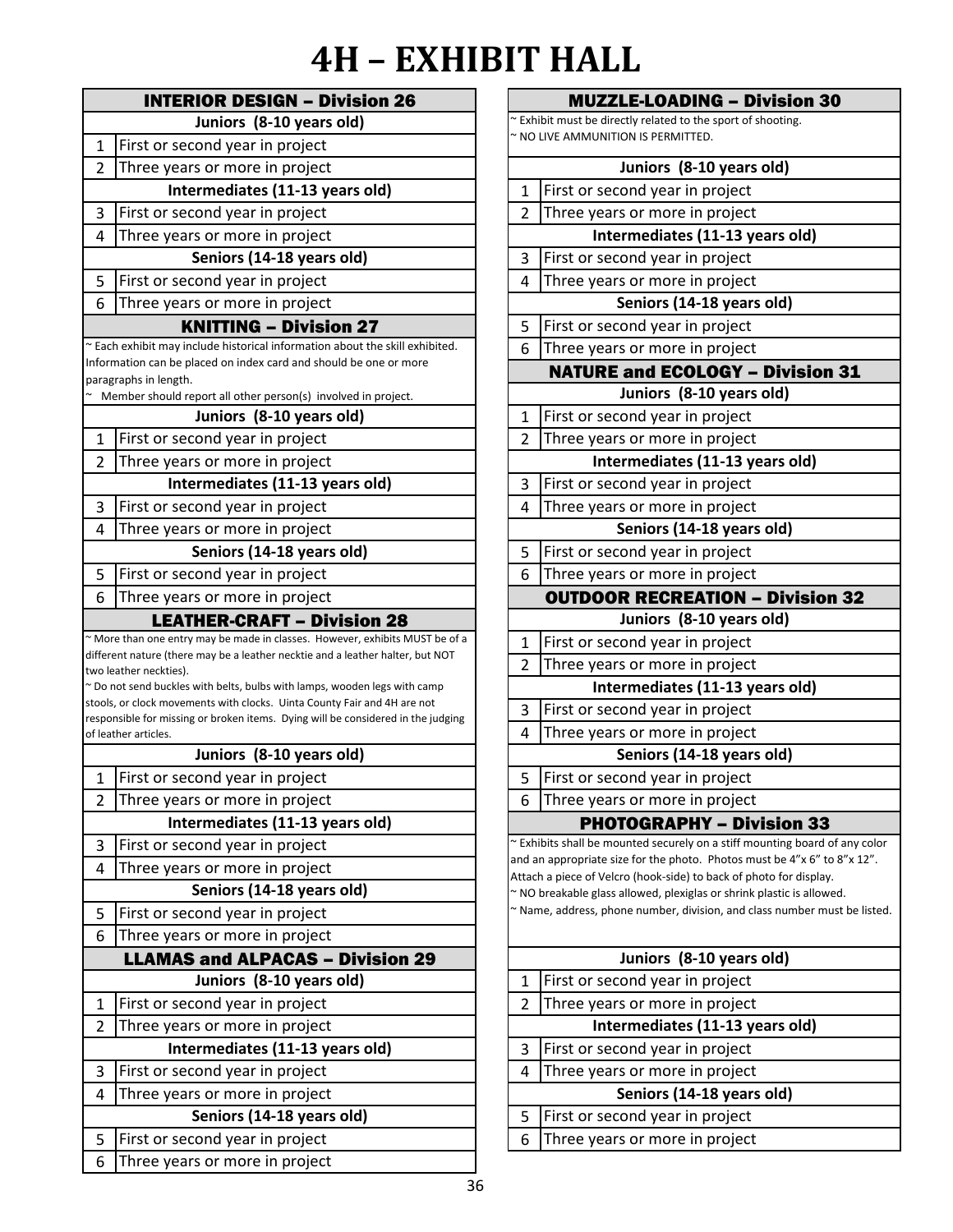|                                 | <b>Digital Creations</b>                                                                                                                                    |                |
|---------------------------------|-------------------------------------------------------------------------------------------------------------------------------------------------------------|----------------|
|                                 | Juniors (8-10 years old)                                                                                                                                    | 5              |
| $\overline{7}$                  | First or second year in project                                                                                                                             | 6              |
| 8                               | Three years or more in project                                                                                                                              |                |
|                                 | Intermediates (11-13 years old)                                                                                                                             |                |
| 9                               | First or second year in project                                                                                                                             | 7              |
| 10                              | Three years or more in project                                                                                                                              | 8              |
|                                 | Seniors (14-18 years old)                                                                                                                                   |                |
| 11                              | First or second year in project                                                                                                                             | 9              |
|                                 | 12 Three years or more in project                                                                                                                           | 10             |
|                                 | <b>PISTOL - Division 34</b>                                                                                                                                 |                |
|                                 | ~ Exhibit must be directly related to the sport of shooting.                                                                                                | 11             |
|                                 | ~ NO LIVE AMMUNITION IS PERMITTED.                                                                                                                          | 12             |
|                                 | Juniors (8-10 years old)                                                                                                                                    |                |
| $\mathbf{1}$                    | First or second year in project                                                                                                                             |                |
| 2                               | Three years or more in project                                                                                                                              | 1              |
|                                 | Intermediates (11-13 years old)                                                                                                                             | $\overline{2}$ |
| 3                               | First or second year in project                                                                                                                             |                |
| 4                               | Three years or more in project                                                                                                                              | 3              |
|                                 | Seniors (14-18 years old)                                                                                                                                   | 4              |
| 5                               | First or second year in project                                                                                                                             |                |
| 6                               | Three years or more in project                                                                                                                              | 5              |
|                                 | <b>POULTRY EXHIBIT - Division 35</b>                                                                                                                        | 6              |
|                                 | Juniors (8-10 years old)                                                                                                                                    |                |
| $\mathbf{1}$                    | First or second year in project                                                                                                                             |                |
| $\overline{2}$                  | Three years or more in project                                                                                                                              | $\mathbf{1}$   |
|                                 | Intermediates (11-13 years old)                                                                                                                             | 2              |
| 3                               | First or second year in project                                                                                                                             |                |
| 4                               | Three years or more in project                                                                                                                              | 3              |
|                                 | Seniors (14-18 years old)                                                                                                                                   | 4              |
| 5                               | First or second year in project                                                                                                                             |                |
| 6                               | Three years or more in project                                                                                                                              | 5              |
|                                 | <b>QUILTING - Division 36</b>                                                                                                                               | 6              |
|                                 | ~ A quilt must be made up of 3 parts: Top (pieced, panels, whole cloth),                                                                                    |                |
|                                 | Middle (batting, blanket, flannel, etc.), and Back (whole or pieced fabric).<br>~ Quilting methods include: Machine (either domestic or long arm), Hand, or | ~ Exl          |
| Tied                            |                                                                                                                                                             | $\sim$ NC      |
|                                 | $\sim$ If no quilting method is used, the item should not be entered as a quilting                                                                          |                |
|                                 | project exhibit. For example, a duvet cover with no quilting would be more<br>appropriately entered in the Interior Design division or, if using sewing     | 1              |
|                                 | techniques, entered in the Fabric and Fashion division.                                                                                                     | $\overline{2}$ |
|                                 | <b>Traditional Quilts</b>                                                                                                                                   |                |
|                                 | Juniors (8-10 years old)                                                                                                                                    | 3              |
| $\mathbf{1}$                    | First or second year in project                                                                                                                             | 4              |
| 2                               | Three years or more in project                                                                                                                              |                |
| Intermediates (11-13 years old) |                                                                                                                                                             |                |
| 3                               | First or second year in project                                                                                                                             | 6              |
| 4                               | Three years or more in project                                                                                                                              |                |

|                | Seniors (14-18 years old)                                                                          |  |  |
|----------------|----------------------------------------------------------------------------------------------------|--|--|
| 5              | First or second year in project                                                                    |  |  |
| 6              | Three years or more in project                                                                     |  |  |
|                | <b>Tied or Pieced</b>                                                                              |  |  |
|                | Juniors (8-10 years old)                                                                           |  |  |
| 7              | First or second year in project                                                                    |  |  |
| 8              | Three years or more in project                                                                     |  |  |
|                | Intermediates (11-13 years old)                                                                    |  |  |
| 9              | First or second year in project                                                                    |  |  |
| 10             | Three years or more in project                                                                     |  |  |
|                | Seniors (14-18 years old)                                                                          |  |  |
| 11             | First or second year in project                                                                    |  |  |
| 12             | Three years or more in project                                                                     |  |  |
|                | <b>RABBIT EXHIBIT - Division 37</b>                                                                |  |  |
|                | Juniors (8-10 years old)                                                                           |  |  |
| 1              | First or second year in project                                                                    |  |  |
| $\overline{2}$ | Three years or more in project                                                                     |  |  |
|                | Intermediates (11-13 years old)                                                                    |  |  |
| 3              | First or second year in project                                                                    |  |  |
| 4              | Three years or more in project                                                                     |  |  |
|                | Seniors (14-18 years old)                                                                          |  |  |
| 5              | First or second year in project                                                                    |  |  |
| 6              | Three years or more in project                                                                     |  |  |
|                | <b>RANGE MANAGEMENT - Division 38</b>                                                              |  |  |
|                | Juniors (8-10 years old)                                                                           |  |  |
| $\mathbf{1}$   | First or second year in project                                                                    |  |  |
| 2              | Three years or more in project                                                                     |  |  |
|                | Intermediates (11-13 years old)                                                                    |  |  |
| 3              | First or second year in project                                                                    |  |  |
| 4              | Three years or more in project                                                                     |  |  |
|                | Seniors (14-18 years old)                                                                          |  |  |
| 5              | First or second year in project                                                                    |  |  |
| 6              | Three years or more in project                                                                     |  |  |
|                | <b>RIFLE - Division 39</b>                                                                         |  |  |
|                |                                                                                                    |  |  |
|                | ~ Exhibit must be directly related to the sport of shooting.<br>~ NO LIVE AMMUNITION IS PERMITTED. |  |  |
|                | Juniors (8-10 years old)                                                                           |  |  |
| 1              | First or second year in project                                                                    |  |  |
| $\overline{2}$ | Three years or more in project                                                                     |  |  |
|                | Intermediates (11-13 years old)                                                                    |  |  |
| 3              | First or second year in project                                                                    |  |  |
| 4              | Three years or more in project                                                                     |  |  |
|                | Seniors (14-18 years old)                                                                          |  |  |
| 5              | First or second year in project                                                                    |  |  |
| 6              | Three years or more in project                                                                     |  |  |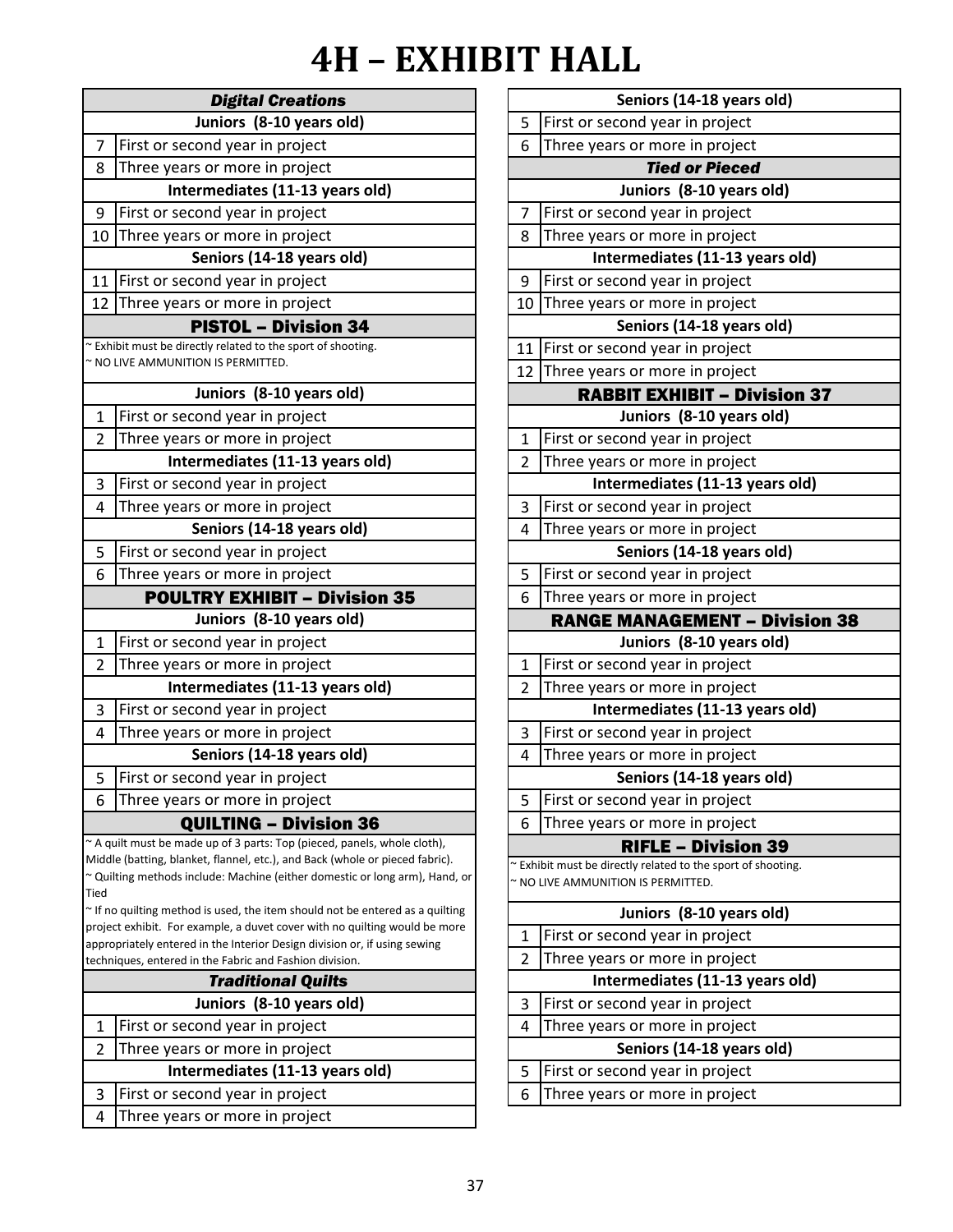|                                                                   | <b>ROBOTICS - Division 40</b>                                                                                                                                |                     | Seniors (14-18 years old)                                  |
|-------------------------------------------------------------------|--------------------------------------------------------------------------------------------------------------------------------------------------------------|---------------------|------------------------------------------------------------|
| ~ Exhibit may be accompanied with an explanation of operation and |                                                                                                                                                              |                     | First or second year in project                            |
| directions for use or operating.                                  |                                                                                                                                                              | 6                   | Three years or more in project                             |
|                                                                   | Juniors (8-10 years old)                                                                                                                                     |                     | <b>SHEEP EXHIBIT - Divisio</b>                             |
| $\mathbf{1}$                                                      | First or second year in project                                                                                                                              |                     | Juniors (8-10 years old)                                   |
| $\overline{2}$                                                    | Three years or more in project                                                                                                                               | 1                   | First or second year in project                            |
|                                                                   | Intermediates (11-13 years old)                                                                                                                              | $\overline{2}$      | Three years or more in project                             |
| 3                                                                 | First or second year in project                                                                                                                              |                     | Intermediates (11-13 years o                               |
| 4                                                                 | Three years or more in project                                                                                                                               | 3                   | First or second year in project                            |
|                                                                   | Seniors (14-18 years old)                                                                                                                                    | 4                   | Three years or more in project                             |
| 5                                                                 | First or second year in project                                                                                                                              |                     | Seniors (14-18 years old)                                  |
| 6                                                                 | Three years or more in project                                                                                                                               | 5                   | First or second year in project                            |
|                                                                   | <b>ROPECRAFT - Division 41</b>                                                                                                                               | 6                   | Three years or more in project                             |
|                                                                   | ~ Boards for mounting rope craft should not exceed 2'x2' and should be light                                                                                 |                     | <b>SHOTGUN - Division 4</b>                                |
|                                                                   | plywood or masonite. A hole should be made in the top center of the                                                                                          |                     | " Exhibit must be directly related to the sport of shootin |
|                                                                   | display board. The hole should be 1/2" down from the top of the board and<br>be at least ¼" in diameter. Boards without adequate holes may not be            |                     | NO LIVE AMMUNITION IS PERMITTED.                           |
| displayed.                                                        |                                                                                                                                                              |                     | Juniors (8-10 years old)                                   |
|                                                                   | ~ More than one entry may be made, but each entry must exhibit different<br>techniques.                                                                      | $\mathbf{1}$        | First or second year in project                            |
|                                                                   | Juniors (8-10 years old)                                                                                                                                     | $\overline{2}$      | Three years or more in project                             |
| $\mathbf{1}$                                                      | First or second year in project                                                                                                                              |                     | Intermediates (11-13 years o                               |
| $\overline{2}$                                                    | Three years or more in project                                                                                                                               | 3                   | First or second year in project                            |
|                                                                   | Intermediates (11-13 years old)                                                                                                                              | 4                   | Three years or more in project                             |
| 3                                                                 | First or second year in project                                                                                                                              |                     | Seniors (14-18 years old)                                  |
| 4                                                                 | Three years or more in project                                                                                                                               | 5                   | First or second year in project                            |
|                                                                   | Seniors (14-18 years old)                                                                                                                                    | 6                   | Three years or more in project                             |
| 5                                                                 | First or second year in project                                                                                                                              |                     |                                                            |
| 6                                                                 | Three years or more in project                                                                                                                               |                     | <b>SPORT FISHING - Divisio</b><br>Juniors (8-10 years old) |
|                                                                   |                                                                                                                                                              |                     |                                                            |
|                                                                   | <b>SELF-DETERMINED - Division 42</b><br>~ All self-determined projects must have a completed approval form on file                                           | 1<br>$\overline{2}$ | First or second year in project                            |
|                                                                   | with the Uinta County 4H office before fair.                                                                                                                 |                     | Three years or more in project                             |
|                                                                   | ~ An exhibit may be entered in the Self-Determined division only if it can't                                                                                 |                     | Intermediates (11-13 years o                               |
|                                                                   | be entered in other classes in the competition guide.<br>~ No group entries allowed.                                                                         | 3                   | First or second year in project                            |
|                                                                   | ~ Each exhibit must be accompanied by an information sheet indicating: 1.                                                                                    | 4                   | Three years or more in project                             |
|                                                                   | Topic Selected 2. Goals to be Achieved 3. How Project Was Carried Out 4.                                                                                     |                     | Seniors (14-18 years old)                                  |
|                                                                   | Accomplishments                                                                                                                                              | 5                   | First or second year in project                            |
|                                                                   | ~ The exhibit will be judged on: 1. How well the goals were met or an<br>explanation of how they were met 2. Suitability of Methods or Procedures            | 6                   | Three years or more in project                             |
|                                                                   | 3. Clarity of explanation of exhibit 4. Achievement or accomplishment in                                                                                     |                     | <b>SWINE EXHIBIT - Divisio</b>                             |
|                                                                   | project area                                                                                                                                                 |                     | Juniors (8-10 years old)                                   |
|                                                                   | ~ Large exhibits will be displayed outside the Exhibit Hall at the exhibitor's<br>own risk. Large exhibits must be checked in with the superintendent of the | $\mathbf{1}$        | First or second year in project                            |
|                                                                   | Exhibit Hall.                                                                                                                                                | $\overline{2}$      | Three years or more in project                             |
|                                                                   | ~ No live exhibits will be accepted.                                                                                                                         |                     | Intermediates (11-13 years o                               |
|                                                                   | Juniors (8-10 years old)                                                                                                                                     | 3                   | First or second year in project                            |
| $\mathbf{1}$                                                      | First or second year in project                                                                                                                              | 4                   | Three years or more in project                             |
| $\overline{2}$                                                    | Three years or more in project                                                                                                                               |                     | Seniors (14-18 years old)                                  |
|                                                                   | Intermediates (11-13 years old)                                                                                                                              | 5                   | First or second year in project                            |
| 3                                                                 | First or second year in project                                                                                                                              | 6                   | Three years or more in project                             |
| 4                                                                 | Three years or more in project                                                                                                                               |                     |                                                            |

|                                                                                                    | Seniors (14-18 years old)          |  |  |  |
|----------------------------------------------------------------------------------------------------|------------------------------------|--|--|--|
| 5                                                                                                  | First or second year in project    |  |  |  |
| 6                                                                                                  | Three years or more in project     |  |  |  |
|                                                                                                    | <b>SHEEP EXHIBIT - Division 43</b> |  |  |  |
| Juniors (8-10 years old)                                                                           |                                    |  |  |  |
| 1                                                                                                  | First or second year in project    |  |  |  |
| $\overline{2}$                                                                                     | Three years or more in project     |  |  |  |
|                                                                                                    | Intermediates (11-13 years old)    |  |  |  |
| 3                                                                                                  | First or second year in project    |  |  |  |
| 4                                                                                                  | Three years or more in project     |  |  |  |
| Seniors (14-18 years old)                                                                          |                                    |  |  |  |
| 5                                                                                                  | First or second year in project    |  |  |  |
| 6                                                                                                  | Three years or more in project     |  |  |  |
|                                                                                                    | <b>SHOTGUN - Division 44</b>       |  |  |  |
| ~ Exhibit must be directly related to the sport of shooting.<br>~ NO LIVE AMMUNITION IS PERMITTED. |                                    |  |  |  |
|                                                                                                    | Juniors (8-10 years old)           |  |  |  |
| 1                                                                                                  | First or second year in project    |  |  |  |
| 2                                                                                                  | Three years or more in project     |  |  |  |
|                                                                                                    | Intermediates (11-13 years old)    |  |  |  |
| 3                                                                                                  | First or second year in project    |  |  |  |
| 4                                                                                                  | Three years or more in project     |  |  |  |
|                                                                                                    | Seniors (14-18 years old)          |  |  |  |
| 5                                                                                                  | First or second year in project    |  |  |  |
| 6                                                                                                  | Three years or more in project     |  |  |  |
|                                                                                                    | <b>SPORT FISHING - Division 45</b> |  |  |  |
|                                                                                                    | Juniors (8-10 years old)           |  |  |  |
| 1                                                                                                  | First or second year in project    |  |  |  |
| $\overline{2}$                                                                                     | Three years or more in project     |  |  |  |
|                                                                                                    | Intermediates (11-13 years old)    |  |  |  |
| 3                                                                                                  | First or second year in project    |  |  |  |
| 4                                                                                                  | Three years or more in project     |  |  |  |
|                                                                                                    | Seniors (14-18 years old)          |  |  |  |
| 5                                                                                                  | First or second year in project    |  |  |  |
| 6                                                                                                  | Three years or more in project     |  |  |  |
|                                                                                                    | <b>SWINE EXHIBIT - Division 46</b> |  |  |  |
|                                                                                                    | Juniors (8-10 years old)           |  |  |  |
| 1                                                                                                  | First or second year in project    |  |  |  |
| $\overline{2}$                                                                                     | Three years or more in project     |  |  |  |
|                                                                                                    | Intermediates (11-13 years old)    |  |  |  |
| 3                                                                                                  | First or second year in project    |  |  |  |
| 4                                                                                                  | Three years or more in project     |  |  |  |
|                                                                                                    | Seniors (14-18 years old)          |  |  |  |
| 5                                                                                                  | First or second year in project    |  |  |  |
| 6                                                                                                  | Three years or more in project     |  |  |  |